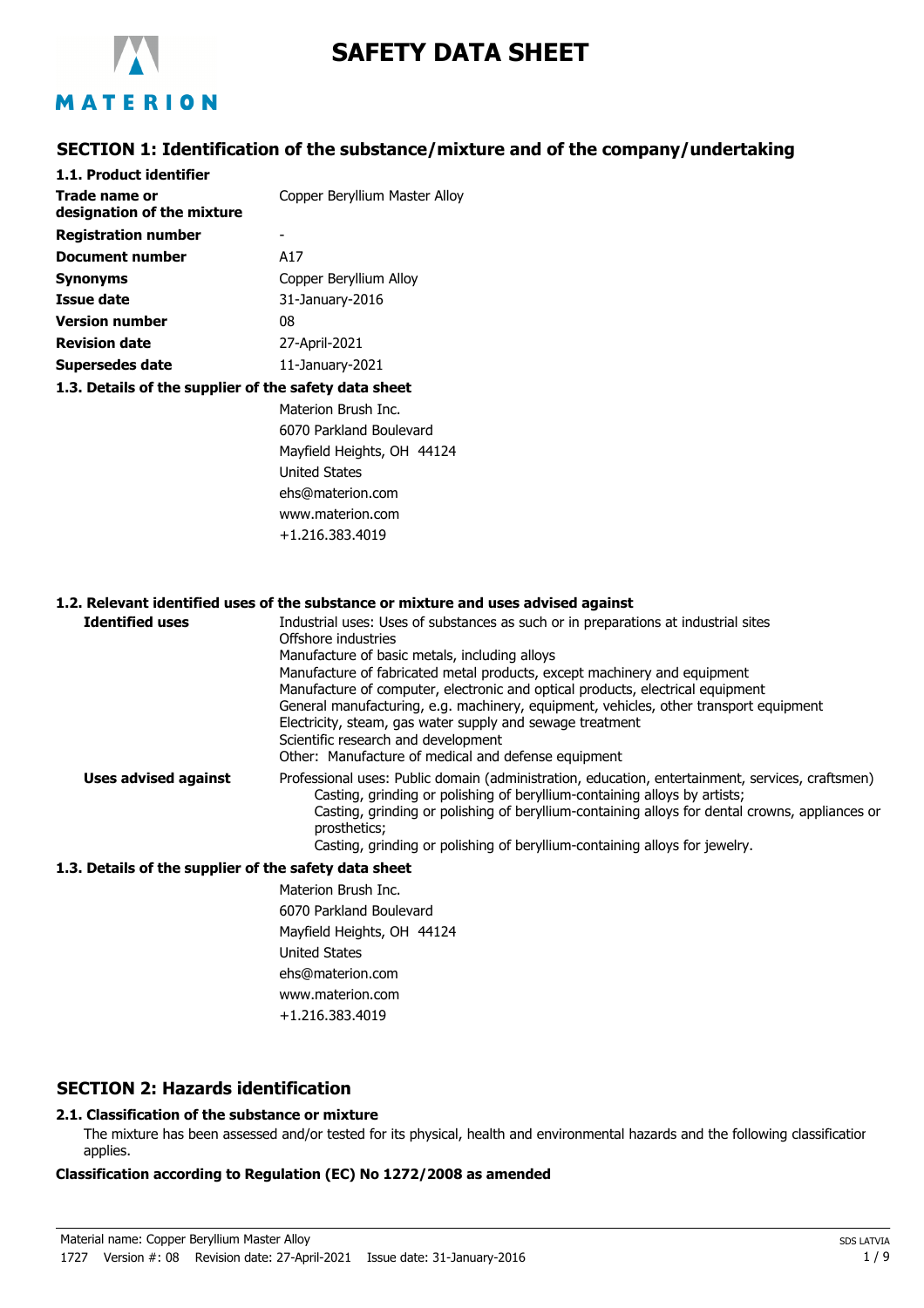| <b>Health hazards</b>                                 |                                 |                                                                                                                       |
|-------------------------------------------------------|---------------------------------|-----------------------------------------------------------------------------------------------------------------------|
| Acute toxicity, inhalation                            | Category 4                      | H332 - Harmful if inhaled.                                                                                            |
| Skin sensitisation                                    | Category 1                      | H317 - May cause an allergic skin<br>reaction.                                                                        |
| Carcinogenicity                                       | Category 1B                     | H350i - May cause cancer by<br>inhalation.                                                                            |
| Specific target organ toxicity - repeated<br>exposure | Category 2 (Respiratory system) | H373 - May cause damage to<br>organs (respiratory system)<br>through prolonged or repeated<br>exposure by inhalation. |

Hazard summary **Harmful if inhaled. May cause an allergic skin reaction. May cause cancer. Causes damage to** organs (respiratory system) through prolonged or repeated exposure by inhalation.

# **2.2. Label elements**

# **Label according to Regulation (EC) No. 1272/2008 as amended**

**Contains:** Beryllium, COPPER FLAKES (COATED WITH ALIPHATIC ACID)

**Hazard pictograms**

## **Signal word** Danger **Hazard statements**

| 81 Y SLALCINGILS |                                                                                                          |
|------------------|----------------------------------------------------------------------------------------------------------|
| H317             | May cause an allergic skin reaction.                                                                     |
| H332             | Harmful if inhaled.                                                                                      |
| H350i            | May cause cancer by inhalation.                                                                          |
| H373             | May cause damage to organs (respiratory system) through prolonged or repeated exposure by<br>inhalation. |

#### **Precautionary statements**

| <b>Precautionary statements</b>          |                                                                                                                                                                                                                                                                                                                                                                                  |
|------------------------------------------|----------------------------------------------------------------------------------------------------------------------------------------------------------------------------------------------------------------------------------------------------------------------------------------------------------------------------------------------------------------------------------|
| <b>Prevention</b>                        |                                                                                                                                                                                                                                                                                                                                                                                  |
| P <sub>201</sub>                         | Obtain special instructions before use.                                                                                                                                                                                                                                                                                                                                          |
| P202                                     | Do not handle until all safety precautions have been read and understood.                                                                                                                                                                                                                                                                                                        |
| P <sub>264</sub>                         | Wash thoroughly after handling.                                                                                                                                                                                                                                                                                                                                                  |
| P270                                     | Do not eat, drink or smoke when using this product.                                                                                                                                                                                                                                                                                                                              |
| P <sub>272</sub>                         | Contaminated work clothing should not be allowed out of the workplace.                                                                                                                                                                                                                                                                                                           |
| P <sub>280</sub>                         | Wear protective gloves/protective clothing/eye protection/face protection.                                                                                                                                                                                                                                                                                                       |
| P <sub>285</sub>                         | In case of inadequate ventilation wear respiratory protection.                                                                                                                                                                                                                                                                                                                   |
| <b>Response</b>                          |                                                                                                                                                                                                                                                                                                                                                                                  |
| $P302 + P350$                            | If on skin: Wash with plenty of water.                                                                                                                                                                                                                                                                                                                                           |
| $P308 + P311$                            | If exposed or concerned: Call a poison centre/doctor.                                                                                                                                                                                                                                                                                                                            |
| $P333 + P313$                            | If skin irritation or rash occurs: Get medical advice/attention.                                                                                                                                                                                                                                                                                                                 |
| $P342 + P311$                            | If experiencing respiratory symptoms: Call a poison centre/doctor.                                                                                                                                                                                                                                                                                                               |
| $P362 + P364$                            | Take off contaminated clothing and wash it before reuse.                                                                                                                                                                                                                                                                                                                         |
| <b>Storage</b>                           |                                                                                                                                                                                                                                                                                                                                                                                  |
| P405                                     | Store locked up.                                                                                                                                                                                                                                                                                                                                                                 |
| <b>Disposal</b>                          |                                                                                                                                                                                                                                                                                                                                                                                  |
| P501                                     | Dispose of contents/container in accordance with local/regional/national/international regulations.                                                                                                                                                                                                                                                                              |
| <b>Supplemental label</b><br>information | Exposure to the elements listed in Section 3 by inhalation, ingestion, and skin contact can occur<br>when melting, casting, dross handling, pickling, chemical cleaning, heat treating, abrasive cutting,<br>welding, grinding, sanding, polishing, milling, crushing, or otherwise heating or abrading the<br>surface of this material in a manner which generates particulate. |
|                                          | For further information, please contact the Product Stewardship Department at $+1.216.383.4019$ .<br>Restrict to professional users.                                                                                                                                                                                                                                             |
| 2.3. Other hazards                       | None known.                                                                                                                                                                                                                                                                                                                                                                      |
|                                          |                                                                                                                                                                                                                                                                                                                                                                                  |

# **SECTION 3: Composition/information on ingredients**

#### **3.2. Mixtures**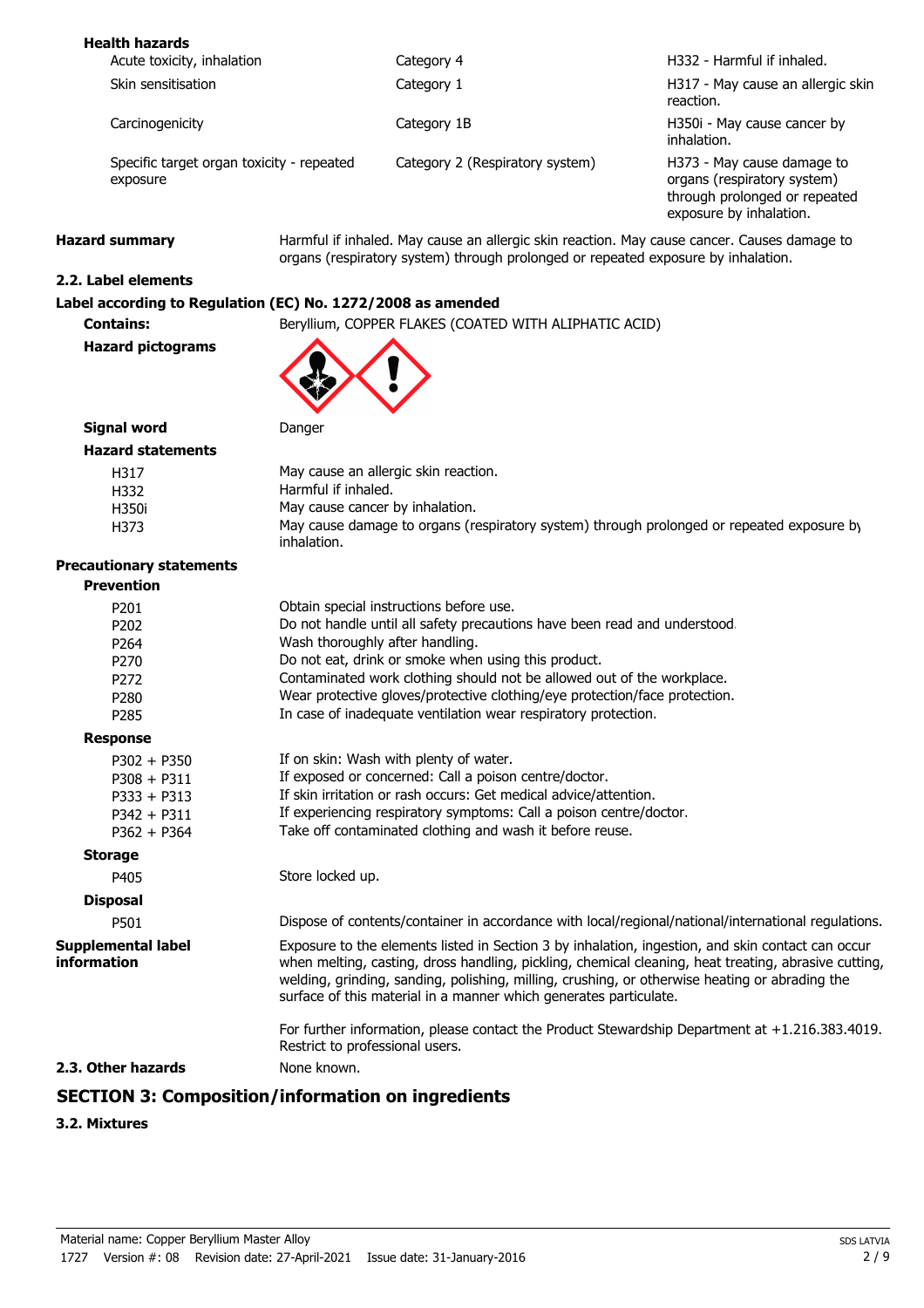| <b>General information</b>                                                               |                          |                                                |                        |                                                                                                                                                                                                                                                                                                                                                                                                                                                                                                                                                                                                                                                                                                                                                                                                                                                                                                                                                                                                                                                                                                                |              |              |
|------------------------------------------------------------------------------------------|--------------------------|------------------------------------------------|------------------------|----------------------------------------------------------------------------------------------------------------------------------------------------------------------------------------------------------------------------------------------------------------------------------------------------------------------------------------------------------------------------------------------------------------------------------------------------------------------------------------------------------------------------------------------------------------------------------------------------------------------------------------------------------------------------------------------------------------------------------------------------------------------------------------------------------------------------------------------------------------------------------------------------------------------------------------------------------------------------------------------------------------------------------------------------------------------------------------------------------------|--------------|--------------|
| <b>Chemical name</b>                                                                     |                          | $\frac{1}{2}$                                  | CAS-No. / EC<br>No.    | <b>REACH Registration No. Index No.</b>                                                                                                                                                                                                                                                                                                                                                                                                                                                                                                                                                                                                                                                                                                                                                                                                                                                                                                                                                                                                                                                                        |              | <b>Notes</b> |
| COPPER FLAKES (COATED WITH<br>ALIPHATIC ACID)                                            |                          | $95,5 -$<br>96,5                               | 7440-50-8<br>231-159-6 | 01-2119480154-42-0080                                                                                                                                                                                                                                                                                                                                                                                                                                                                                                                                                                                                                                                                                                                                                                                                                                                                                                                                                                                                                                                                                          |              |              |
|                                                                                          | <b>Classification: -</b> |                                                |                        |                                                                                                                                                                                                                                                                                                                                                                                                                                                                                                                                                                                                                                                                                                                                                                                                                                                                                                                                                                                                                                                                                                                |              |              |
| Beryllium                                                                                |                          | $3,5 - 4,5$                                    | 7440-41-7<br>231-150-7 | 01-2119487146-32-0000                                                                                                                                                                                                                                                                                                                                                                                                                                                                                                                                                                                                                                                                                                                                                                                                                                                                                                                                                                                                                                                                                          | 004-001-00-7 | #            |
|                                                                                          |                          | 1;H372                                         |                        | Classification: Acute Tox. 3;H301, Skin Irrit. 2;H315, Skin Sens. 1;H317, Eye Irrit.<br>2;H319, Acute Tox. 2;H330, STOT SE 3;H335, Carc. 1B;H350i, STOT RE                                                                                                                                                                                                                                                                                                                                                                                                                                                                                                                                                                                                                                                                                                                                                                                                                                                                                                                                                     |              |              |
| <b>SECTION 4: First aid measures</b>                                                     |                          |                                                |                        |                                                                                                                                                                                                                                                                                                                                                                                                                                                                                                                                                                                                                                                                                                                                                                                                                                                                                                                                                                                                                                                                                                                |              |              |
| <b>General information</b>                                                               | beryllium.               |                                                |                        | If exposed or concerned: get medical attention/advice. Get medical attention if symptoms occur.<br>Wash contaminated clothing before reuse. As supplied, there is no immediate medical risk with<br>beryllium products in article form. First aid measures provided are related to particulate containing                                                                                                                                                                                                                                                                                                                                                                                                                                                                                                                                                                                                                                                                                                                                                                                                      |              |              |
| 4.1. Description of first aid measures                                                   |                          |                                                |                        |                                                                                                                                                                                                                                                                                                                                                                                                                                                                                                                                                                                                                                                                                                                                                                                                                                                                                                                                                                                                                                                                                                                |              |              |
| <b>Inhalation</b>                                                                        |                          |                                                |                        | If symptoms develop move victim to fresh air. For breathing difficulties, oxygen may be necessary.<br>Breathing difficulty caused by inhalation of particulate requires immediate removal to fresh air. If<br>breathing has stopped, perform artificial respiration and obtain medical help.                                                                                                                                                                                                                                                                                                                                                                                                                                                                                                                                                                                                                                                                                                                                                                                                                   |              |              |
| <b>Skin contact</b>                                                                      |                          | lodged under the skin must be removed.         |                        | Take off contaminated clothing and wash before reuse. Thoroughly wash skin cuts or wounds to<br>remove all particulate debris from the wound. Seek medical attention for wounds that cannot be<br>thoroughly cleansed. Treat skin cuts and wounds with standard first aid practices such as<br>cleansing, disinfecting and covering to prevent wound infection and contamination before<br>continuing work. Obtain medical help for persistent irritation. Material accidentally implanted or                                                                                                                                                                                                                                                                                                                                                                                                                                                                                                                                                                                                                  |              |              |
| Eye contact                                                                              |                          |                                                |                        | Immediately flush eyes with plenty of water for at least 15 minutes, lifting lower and upper eyelids<br>occasionally. Get medical attention if symptoms persist.                                                                                                                                                                                                                                                                                                                                                                                                                                                                                                                                                                                                                                                                                                                                                                                                                                                                                                                                               |              |              |
| <b>Ingestion</b>                                                                         | person.                  |                                                |                        | If swallowed, seek medical advice immediately and show this container or label. Induce vomiting<br>immediately as directed by medical personnel. Never give anything by mouth to an unconscious                                                                                                                                                                                                                                                                                                                                                                                                                                                                                                                                                                                                                                                                                                                                                                                                                                                                                                                |              |              |
| 4.2. Most important<br>symptoms and effects, both<br>acute and delayed                   |                          | Prolonged exposure may cause chronic effects.  |                        |                                                                                                                                                                                                                                                                                                                                                                                                                                                                                                                                                                                                                                                                                                                                                                                                                                                                                                                                                                                                                                                                                                                |              |              |
| 4.3. Indication of any<br>immediate medical attention<br>and special treatment<br>needed |                          | situation for individual physicians.           |                        | Treatment of Chronic Beryllium Disease: There is no known treatment which will cure chronic<br>beryllium disease. Prednisone or other corticosteroids are the most specific treatment currently<br>available. They are directed at suppressing the immunological reaction and can be effective in<br>diminishing signs and symptoms of chronic beryllium disease. In cases where steroid therapy has<br>had only partial or minimal effectiveness, other immunosuppressive agents, such as<br>cyclophosphamide, cyclosporine, or methotrexate, have been used. In view of the potential side<br>effects of all the immunosuppressive medications, including steroids such as prednisone, they<br>should be used only under the direct care of a physician. Other treatment, such as oxygen, inhaled<br>steroids or bronchodilators, may be prescribed by some physicians and can be effective in selected<br>cases. In general, treatment is reserved for cases with significant symptoms and/or significant loss<br>of lung function. The decision about when and with what medication to treat is a judgment |              |              |
|                                                                                          |                          |                                                |                        | In their 2014 official statement on the Diagnosis and Management of Beryllium Sensitivity and<br>Chronic Beryllium Disease, the American Thoracic Society states that "it seems prudent for workers<br>with BeS to avoid all future occupational exposure to beryllium."                                                                                                                                                                                                                                                                                                                                                                                                                                                                                                                                                                                                                                                                                                                                                                                                                                       |              |              |
| <b>SECTION 5: Firefighting measures</b>                                                  |                          |                                                |                        |                                                                                                                                                                                                                                                                                                                                                                                                                                                                                                                                                                                                                                                                                                                                                                                                                                                                                                                                                                                                                                                                                                                |              |              |
| <b>General fire hazards</b>                                                              |                          | Not available.                                 |                        |                                                                                                                                                                                                                                                                                                                                                                                                                                                                                                                                                                                                                                                                                                                                                                                                                                                                                                                                                                                                                                                                                                                |              |              |
| 5.1. Extinguishing media<br>Suitable extinguishing<br>media                              |                          | circumstances and the surrounding environment. |                        | The product is non-combustible. Use extinguishing measures that are appropriate to loca                                                                                                                                                                                                                                                                                                                                                                                                                                                                                                                                                                                                                                                                                                                                                                                                                                                                                                                                                                                                                        |              |              |
| <b>Unsuitable extinguishing</b><br>media                                                 |                          | for steam explosions.                          |                        | Do not use water to extinguish fires around operations involving molten metal due to the potential                                                                                                                                                                                                                                                                                                                                                                                                                                                                                                                                                                                                                                                                                                                                                                                                                                                                                                                                                                                                             |              |              |

**5.2. Special hazards arising** Not available. **from the substance or mixture**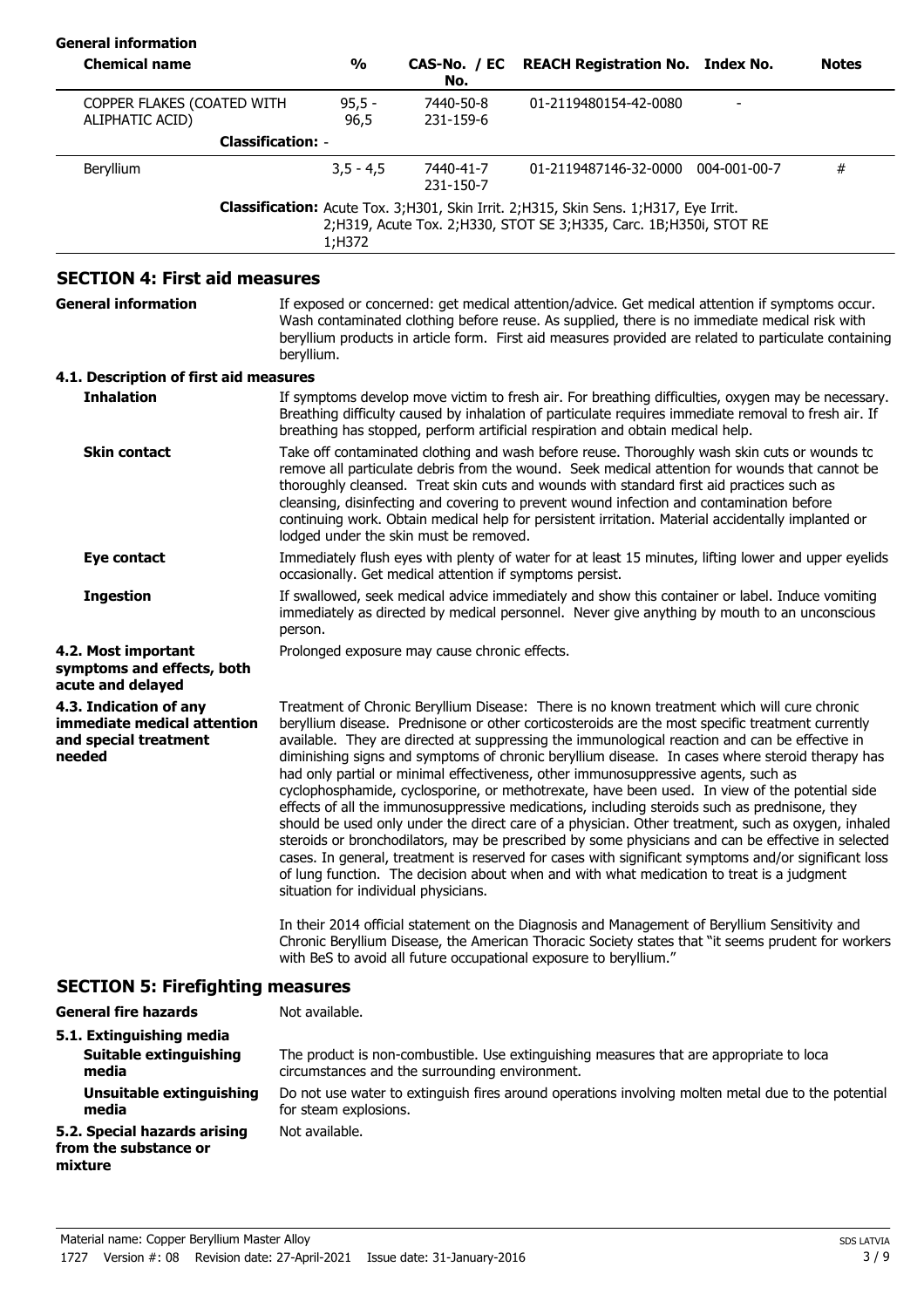| 5.3. Advice for firefighters                               |                                                                                                                                                                                 |
|------------------------------------------------------------|---------------------------------------------------------------------------------------------------------------------------------------------------------------------------------|
| <b>Special protective</b><br>equipment for<br>firefighters | Firefighters should wear full protective clothing including self contained breathing apparatus.                                                                                 |
| <b>Special firefighting</b><br>procedures                  | Move containers from fire area if you can do so without risk. Water runoff can cause environmental<br>damage.                                                                   |
| Specific methods                                           | Pressure-demand self-contained breathing apparatus must be worn by firefighters or any other<br>persons potentially exposed to the particulate released during or after a fire. |

## **SECTION 6: Accidental release measures**

# **6.1. Personal precautions, protective equipment and emergency procedures**

| For non-emergency<br>personnel                               | In solid form this material poses no special clean-up problems. Wear appropriate protective<br>equipment and clothing during clean-up.                                                                                                                                                 |
|--------------------------------------------------------------|----------------------------------------------------------------------------------------------------------------------------------------------------------------------------------------------------------------------------------------------------------------------------------------|
| For emergency<br>responders                                  | Not available.                                                                                                                                                                                                                                                                         |
| 6.2. Environmental<br>precautions                            | Avoid release to the environment. In the event of a spill or accidental release, notify relevant<br>authorities in accordance with all applicable regulations. Prevent further leakage or spillage if safe<br>to do so. Avoid discharge into drains, water courses or onto the ground. |
| 6.3. Methods and material for<br>containment and cleaning up | Clean up in accordance with all applicable regulations.                                                                                                                                                                                                                                |
| 6.4. Reference to other<br>sections                          | For personal protection, see section 8. For waste disposal, see section 13.                                                                                                                                                                                                            |

# **SECTION 7: Handling and storage**

| 7.1. Precautions for safe<br>handling                                          | Obtain special instructions before use. Do not handle until all safety precautions have been read<br>and understood. Minimise dust generation and accumulation. Do not breathe dust/fume. Wear<br>protective gloves/protective clothing/eye protection/face protection. Wear respiratory protection.<br>Wash thoroughly after handling. When using, do not eat, drink or smoke. Contaminated work<br>clothing must not be allowed out of the workplace. |
|--------------------------------------------------------------------------------|---------------------------------------------------------------------------------------------------------------------------------------------------------------------------------------------------------------------------------------------------------------------------------------------------------------------------------------------------------------------------------------------------------------------------------------------------------|
| 7.2. Conditions for safe<br>storage, including any<br><i>incompatibilities</i> | Keep locked up. Avoid contact with acids and alkalies. Avoid contact with oxidising agents.                                                                                                                                                                                                                                                                                                                                                             |
| 7.3. Specific end use(s)                                                       | Not available.                                                                                                                                                                                                                                                                                                                                                                                                                                          |

# **SECTION 8: Exposure controls/personal protection**

# **8.1. Control parameters**

#### **Occupational exposure limits**

| <b>Components</b>                                                  | Latvia. OELs. Occupational exposure limit values of chemical substances in work environment<br><b>Type</b> | <b>Value</b>            |                     |
|--------------------------------------------------------------------|------------------------------------------------------------------------------------------------------------|-------------------------|---------------------|
| Beryllium (CAS 7440-41-7)                                          | <b>TWA</b>                                                                                                 | $0,001 \,\mathrm{mq/m}$ |                     |
| COPPER FLAKES (COATED<br>WITH ALIPHATIC ACID)<br>$(CAS 7440-50-8)$ | <b>STEL</b>                                                                                                | 1 $mq/m3$               |                     |
|                                                                    | <b>TWA</b>                                                                                                 | $0.5 \text{ mg/m}$      |                     |
| <b>Components</b>                                                  | EU. OELs, Directive 2004/37/EC on carcinogen and mutagens from Annex III, Part A<br><b>Type</b>            | <b>Value</b>            | Form                |
| Beryllium (CAS 7440-41-7)                                          | TWA                                                                                                        | $0,0002 \text{ mg/m}$   | Inhalable fraction. |
| <b>Biological limit values</b>                                     | No biological exposure limits noted for the ingredient(s).                                                 |                         |                     |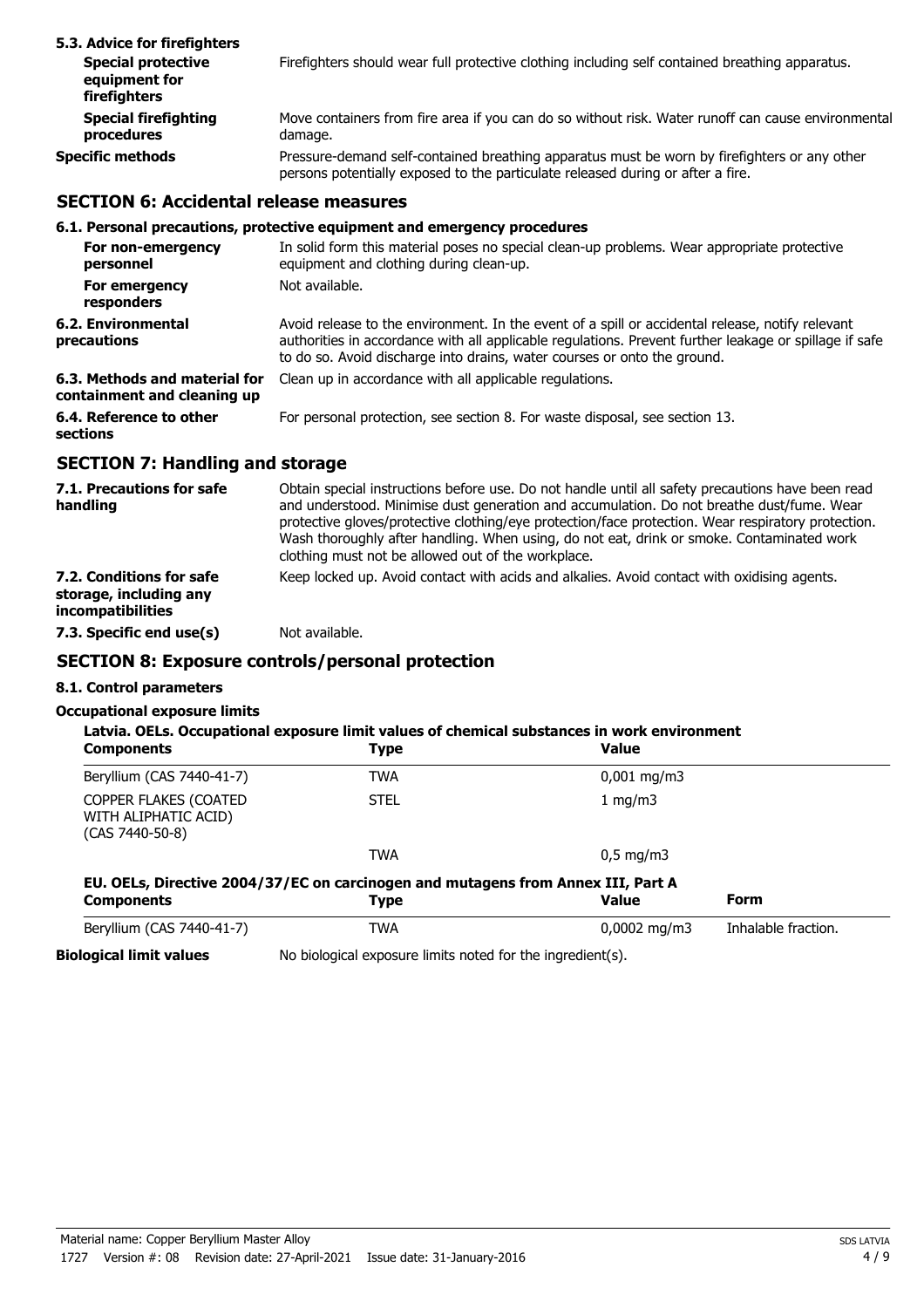| <b>Recommended monitoring</b><br>procedures          | VENTILATION: Good general ventilation (typically 10 air changes per hour) should be used.<br>Ventilation rates should be matched to conditions. If applicable, use process enclosures, local<br>exhaust ventilation, or other engineering controls to maintain airborne levels below recommended<br>exposure limits. If exposure limits have not been established, maintain airborne levels to an<br>acceptable level.                                                                                                                                                                                                                                                                                                                       |
|------------------------------------------------------|----------------------------------------------------------------------------------------------------------------------------------------------------------------------------------------------------------------------------------------------------------------------------------------------------------------------------------------------------------------------------------------------------------------------------------------------------------------------------------------------------------------------------------------------------------------------------------------------------------------------------------------------------------------------------------------------------------------------------------------------|
|                                                      | Ensure adequate ventilation, especially in confined areas.<br>Whenever possible, the use of local exhaust ventilation or other engineering controls is the<br>preferred method of controlling exposure to airborne particulate. Where utilized, exhaust inlets to<br>the ventilation system must be positioned as close as possible to the source of airborne generation.<br>Avoid disruption of the airflow in the area of a local exhaust inlet by equipment such as a<br>man-cooling fan. Check ventilation equipment regularly to ensure it is functioning properly. Provide<br>training on the use and operation of ventilation to all users. Use qualified professionals to design<br>and install ventilation systems.                 |
|                                                      | WET METHODS: Machining operations are usually performed under a liquid lubricant/coolant flood<br>which assists in reducing airborne particulate. However, the cycling through of machine coolant<br>containing finely divided particulate in suspension can result in the concentration building to a point<br>where the particulate may become airborne during use. Certain processes such as sanding and<br>grinding may require complete hooded containment and local exhaust ventilation. Prevent coolant<br>from splashing onto floor areas, external structures or operators' clothing. Utilize a coolant filtering<br>system to remove particulate from the coolant.                                                                 |
|                                                      | WORK PRACTICES: Develop work practices and procedures that prevent particulate from coming<br>in contact with worker skin, hair, or personal clothing. If work practices and/or procedures are<br>ineffective in controlling airborne exposure or visual particulate from deposition on skin, hair, or<br>clothing, provide appropriate cleaning/washing facilities. Procedures should be written that clearly<br>communicate the facility's requirements for protective clothing and personal hygiene. These<br>clothing and personal hygiene requirements help keep particulate from being spread to<br>non-production areas or from being taken home by the worker. Never use compressed air to clean<br>work clothing or other surfaces. |
|                                                      | Fabrication processes may leave a residue of particulate on the surface of parts, products or<br>equipment that could result in employee exposure during subsequent material handling activities.<br>As necessary, clean loose particulate from parts between processing steps. As a standard hygiene<br>practice, wash hands before eating or smoking.                                                                                                                                                                                                                                                                                                                                                                                      |
|                                                      | HOUSEKEEPING: Use vacuum and wet cleaning methods for particulate removal from surfaces. Be<br>certain to de-energize electrical systems, as necessary, before beginning wet cleaning. Use vacuum<br>cleaners with high efficiency particulate air (HEPA). Do not use compressed air, brooms, or<br>conventional vacuum cleaners to remove particulate from surfaces as this activity can result in<br>elevated exposures to airborne particulate. Follow the manufacturer's instructions when performing<br>maintenance on HEPA filtered vacuums used to clean hazardous materials.                                                                                                                                                         |
| Derived no effect levels<br>(DNELs)                  | Not available.                                                                                                                                                                                                                                                                                                                                                                                                                                                                                                                                                                                                                                                                                                                               |
| <b>Predicted no effect</b><br>concentrations (PNECs) | Not available.                                                                                                                                                                                                                                                                                                                                                                                                                                                                                                                                                                                                                                                                                                                               |
| 8.2. Exposure controls                               |                                                                                                                                                                                                                                                                                                                                                                                                                                                                                                                                                                                                                                                                                                                                              |
| <b>Appropriate engineering</b><br>controls           | Follow standard monitoring procedures.                                                                                                                                                                                                                                                                                                                                                                                                                                                                                                                                                                                                                                                                                                       |
|                                                      | Individual protection measures, such as personal protective equipment                                                                                                                                                                                                                                                                                                                                                                                                                                                                                                                                                                                                                                                                        |
| <b>General information</b>                           | Not available.                                                                                                                                                                                                                                                                                                                                                                                                                                                                                                                                                                                                                                                                                                                               |
| Eye/face protection                                  | Wear approved safety glasses, goggles, face shield and/or welder's helmet when risk of eye injury<br>is present, particularly during operations that generate dust, mist or fume.                                                                                                                                                                                                                                                                                                                                                                                                                                                                                                                                                            |
| <b>Skin protection</b>                               |                                                                                                                                                                                                                                                                                                                                                                                                                                                                                                                                                                                                                                                                                                                                              |
| - Hand protection                                    | Wear gloves to prevent contact with particulate or solutions. Wear gloves to prevent metal cuts and<br>skin abrasions during handling.                                                                                                                                                                                                                                                                                                                                                                                                                                                                                                                                                                                                       |
| - Other                                              | Personal protection equipment should be chosen according to the CEN standards and in discussion<br>with the supplier of the personal protective equipment. Protective overgarments or work clothing<br>must be worn by persons who may become contaminated with particulate during activities. Skin<br>contact with this material may cause, in some sensitive individuals, an allergic dermal response.<br>Particulate that becomes lodged under the skin has the potential to induce sensitization and skin                                                                                                                                                                                                                                |

lesions.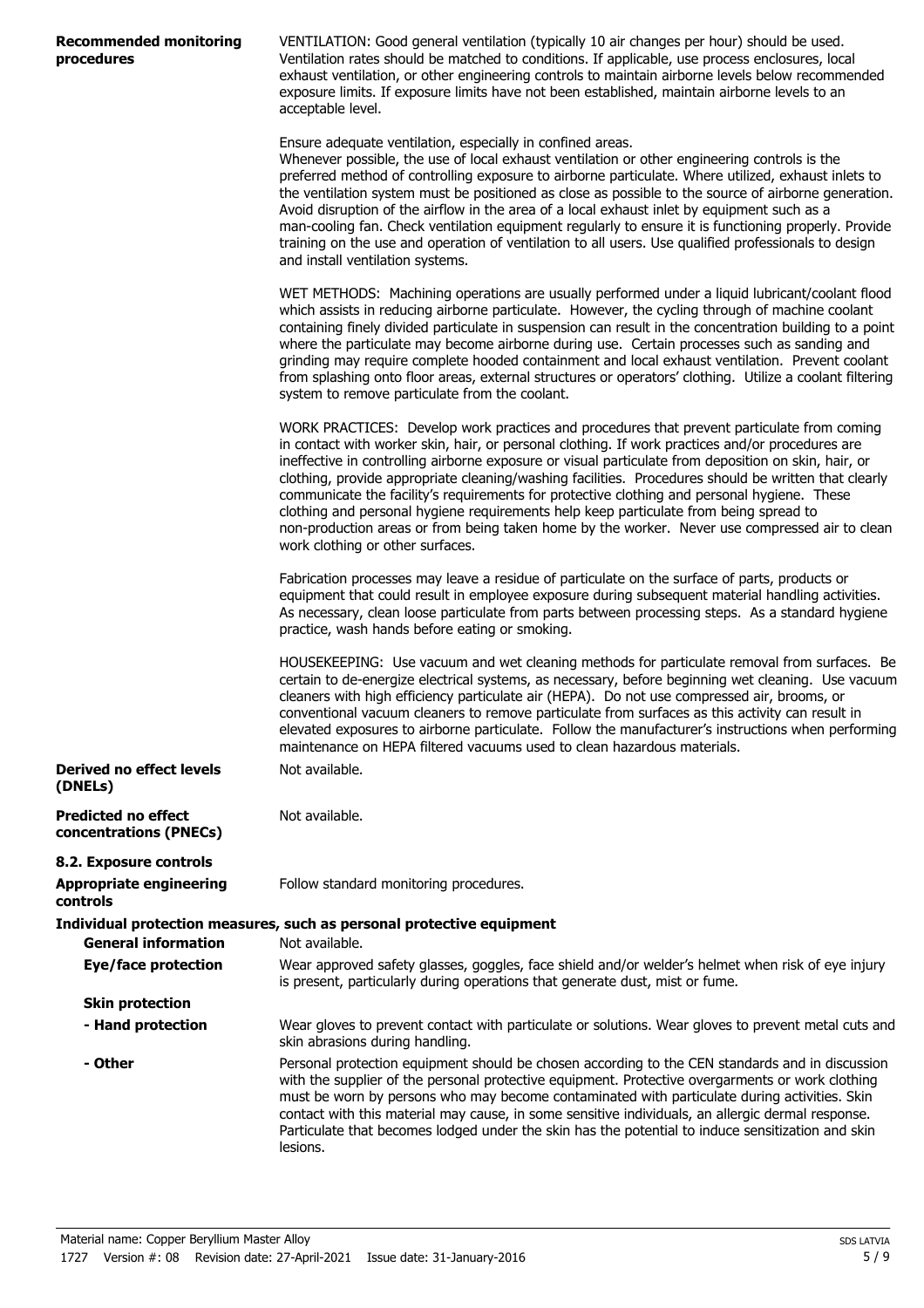| <b>Respiratory protection</b>             | When airborne exposures exceed or have the potential to exceed the occupational exposure limits,<br>approved respirators must be used as specified by an Industrial Hygienist or other qualified<br>professional. Respirator users must be medically evaluated to determine if they are physically<br>capable of wearing a respirator. Quantitative and/or qualitative fit testing and respirator training<br>must be satisfactorily completed by all personnel prior to respirator use. Users of tight fitting<br>respirators must be clean shaven on those areas of the face where the respirator seal contacts the<br>face. Use pressure-demand airline respirators when performing jobs with high potential exposures<br>such as changing filters in a baghouse air cleaning device. |
|-------------------------------------------|------------------------------------------------------------------------------------------------------------------------------------------------------------------------------------------------------------------------------------------------------------------------------------------------------------------------------------------------------------------------------------------------------------------------------------------------------------------------------------------------------------------------------------------------------------------------------------------------------------------------------------------------------------------------------------------------------------------------------------------------------------------------------------------|
| <b>Thermal hazards</b>                    | Not applicable.                                                                                                                                                                                                                                                                                                                                                                                                                                                                                                                                                                                                                                                                                                                                                                          |
| <b>Hygiene measures</b>                   | Handle in accordance with good industrial hygiene and safety practices.                                                                                                                                                                                                                                                                                                                                                                                                                                                                                                                                                                                                                                                                                                                  |
| <b>Environmental exposure</b><br>controls | Environmental manager must be informed of all major releases.                                                                                                                                                                                                                                                                                                                                                                                                                                                                                                                                                                                                                                                                                                                            |

# **SECTION 9: Physical and chemical properties**

# **9.1. Information on basic physical and chemical properties**

| <b>Appearance</b>                                   |                                                        |  |  |
|-----------------------------------------------------|--------------------------------------------------------|--|--|
| <b>Physical state</b>                               | Solid.                                                 |  |  |
| <b>Form</b>                                         | Various shapes.                                        |  |  |
| Colour                                              | Copper.                                                |  |  |
| Odour                                               | Not applicable.                                        |  |  |
| <b>Odour threshold</b>                              | Not applicable.                                        |  |  |
| рH                                                  | Not applicable.                                        |  |  |
| <b>Melting point/freezing point</b>                 | 871,11 - 1071,11 °C (1600 - 1960 °F) / Not applicable. |  |  |
| <b>Initial boiling point and</b><br>boiling range   | Not applicable.                                        |  |  |
| <b>Flash point</b>                                  | Not applicable.                                        |  |  |
| <b>Evaporation rate</b>                             | Not applicable.                                        |  |  |
| <b>Flammability (solid, gas)</b>                    | Not applicable.                                        |  |  |
| <b>Upper/lower flammability or explosive limits</b> |                                                        |  |  |
| <b>Flammability limit - lower</b><br>(%)            | Not applicable.                                        |  |  |
| <b>Flammability limit -</b><br>upper $(\%)$         | Not applicable.                                        |  |  |
| <b>Explosive limit - lower (</b><br>%)              | Not applicable.                                        |  |  |
| <b>Explosive limit - upper</b><br>(9/6)             | Not applicable.                                        |  |  |
| Vapour pressure                                     | 0,00001 hPa estimated                                  |  |  |
| <b>Vapour density</b>                               | Not applicable.                                        |  |  |
| <b>Relative density</b>                             | Not applicable.                                        |  |  |
| Solubility(ies)                                     |                                                        |  |  |
| Solubility (water)                                  | Not applicable.                                        |  |  |
| <b>Solubility (other)</b>                           | Not applicable.                                        |  |  |
| <b>Partition coefficient</b><br>(n-octanol/water)   | Not available.                                         |  |  |
| <b>Auto-ignition temperature</b>                    | Not applicable.                                        |  |  |
| <b>Decomposition temperature</b>                    | Not applicable.                                        |  |  |
| <b>Viscosity</b>                                    | Not applicable.                                        |  |  |
| <b>Explosive properties</b>                         | Not applicable.                                        |  |  |
| <b>Oxidising properties</b>                         | Not applicable.                                        |  |  |
| 9.2. Other information                              |                                                        |  |  |
| <b>Density</b>                                      | 8,62 g/cm3 estimated                                   |  |  |
| <b>Flammability</b>                                 | Not applicable.                                        |  |  |
| <b>Specific gravity</b>                             | 8,62 estimated                                         |  |  |
| <b>SECTION 10: Stability and reactivity</b>         |                                                        |  |  |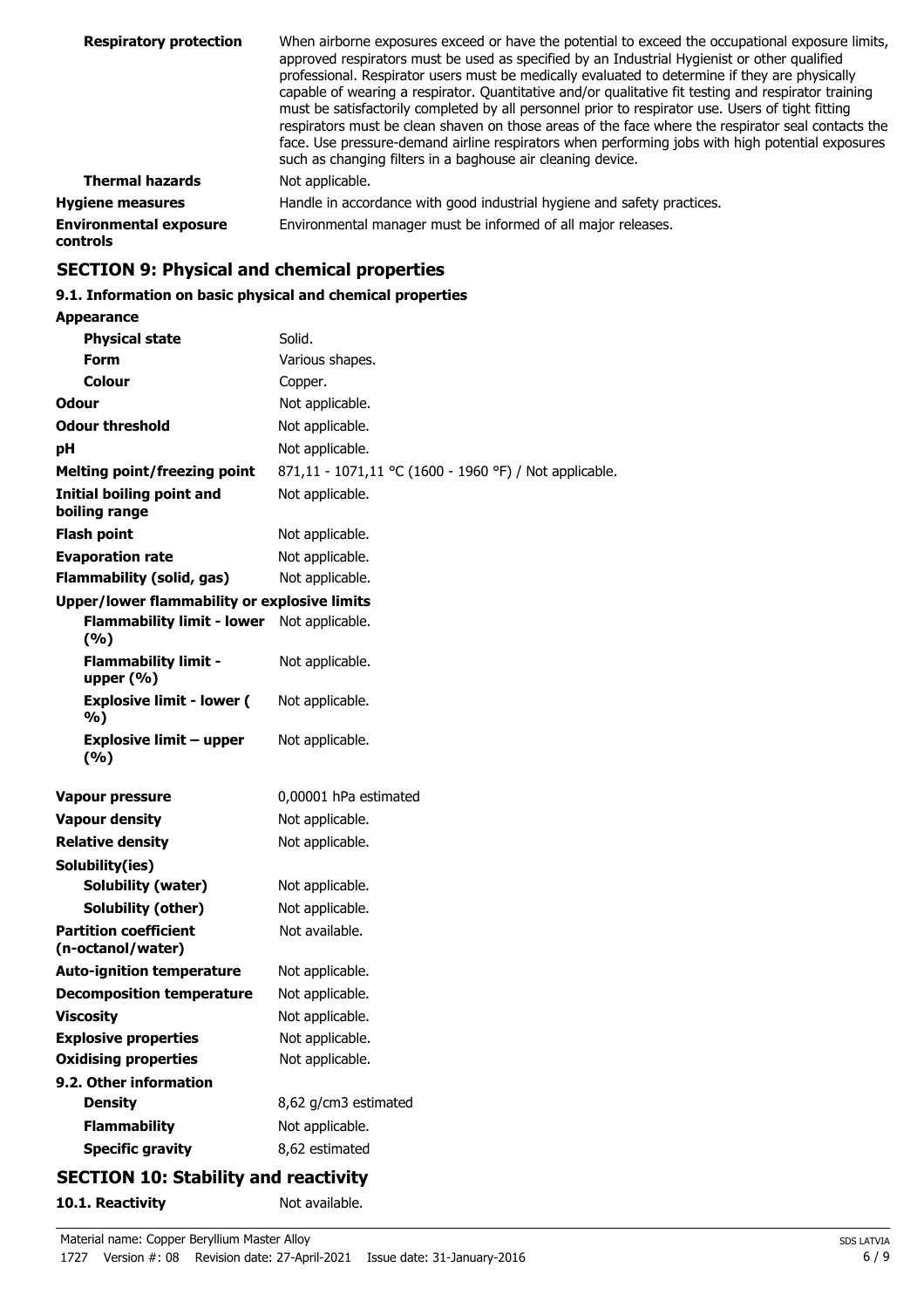| 10.2. Chemical stability                                      |                                             | Material is stable under normal conditions.                                               |                                 |  |
|---------------------------------------------------------------|---------------------------------------------|-------------------------------------------------------------------------------------------|---------------------------------|--|
| 10.3. Possibility of hazardous<br>reactions                   |                                             | Hazardous polymerisation does not occur.                                                  |                                 |  |
| 10.4. Conditions to avoid                                     |                                             | Avoid dust formation. Contact with acids. Contact with alkalis.                           |                                 |  |
| 10.5. Incompatible materials                                  |                                             | Strong acids, alkalies and oxidizing agents.                                              |                                 |  |
| 10.6. Hazardous<br>decomposition products                     |                                             | No hazardous decomposition products are known.                                            |                                 |  |
| <b>SECTION 11: Toxicological information</b>                  |                                             |                                                                                           |                                 |  |
| <b>General information</b>                                    |                                             | Occupational exposure to the substance or mixture may cause adverse effects.              |                                 |  |
| <b>Information on likely routes of exposure</b>               |                                             |                                                                                           |                                 |  |
| <b>Inhalation</b>                                             |                                             | May cause damage to organs (respiratory system) through prolonged or repeated exposure.   |                                 |  |
| <b>Skin contact</b>                                           | Not likely, due to the form of the product. |                                                                                           |                                 |  |
| Eye contact                                                   | Not likely, due to the form of the product. |                                                                                           |                                 |  |
| <b>Ingestion</b>                                              | Not likely, due to the form of the product. |                                                                                           |                                 |  |
| <b>Symptoms</b>                                               |                                             | Respiratory disorder.                                                                     |                                 |  |
| 11.1. Information on toxicological effects                    |                                             |                                                                                           |                                 |  |
| <b>Acute toxicity</b>                                         |                                             | Based on available data, the classification criteria are not met.                         |                                 |  |
| <b>Skin corrosion/irritation</b>                              |                                             | Not likely, due to the form of the product.                                               |                                 |  |
| Serious eye damage/eye<br>irritation                          |                                             | Not likely, due to the form of the product.                                               |                                 |  |
| <b>Respiratory sensitisation</b>                              |                                             | May cause damage to organs (respiratory system) through prolonged or repeated exposure.   |                                 |  |
| <b>Skin sensitisation</b>                                     | Not a skin sensitiser.                      |                                                                                           |                                 |  |
| <b>Germ cell mutagenicity</b>                                 |                                             | Due to lack of data the classification is not possible.                                   |                                 |  |
| Carcinogenicity                                               | Cancer hazard.                              |                                                                                           |                                 |  |
| <b>IARC Monographs. Overall Evaluation of Carcinogenicity</b> |                                             |                                                                                           |                                 |  |
| Beryllium (CAS 7440-41-7)                                     |                                             | 1 Carcinogenic to humans.                                                                 |                                 |  |
| <b>Reproductive toxicity</b>                                  | Not classified.                             |                                                                                           |                                 |  |
| <b>Specific target organ toxicity</b><br>- single exposure    | Not classified.                             |                                                                                           |                                 |  |
| <b>Specific target organ toxicity</b><br>- repeated exposure  | inhalation.                                 | May cause damage to organs (respiratory system) through prolonged or repeated exposure by |                                 |  |
| <b>Aspiration hazard</b>                                      |                                             | Due to lack of data the classification is not possible.                                   |                                 |  |
| Mixture versus substance<br>information                       | Not available.                              |                                                                                           |                                 |  |
| <b>Other information</b>                                      | Symptoms may be delayed.                    |                                                                                           |                                 |  |
| <b>SECTION 12: Ecological information</b>                     |                                             |                                                                                           |                                 |  |
| 12.1. Toxicity                                                |                                             |                                                                                           |                                 |  |
| <b>Product</b>                                                |                                             | <b>Species</b>                                                                            | <b>Test Results</b>             |  |
| Copper Beryllium Master Alloy<br><b>Aquatic</b><br>Acute      |                                             |                                                                                           |                                 |  |
| Fish                                                          | <b>LC50</b>                                 | Fish                                                                                      | 0,0191 mg/l, 96 hours estimated |  |
| <b>Components</b>                                             |                                             | <b>Species</b>                                                                            | <b>Test Results</b>             |  |
| COPPER FLAKES (COATED WITH ALIPHATIC ACID) (CAS 7440-50-8)    |                                             |                                                                                           |                                 |  |
| <b>Aquatic</b><br>Acute                                       |                                             |                                                                                           |                                 |  |
| Fish                                                          | <b>LC50</b>                                 | Fathead minnow (Pimephales promelas) 0,0184 - 0,042 mg/l, 96 hours                        |                                 |  |
|                                                               |                                             | * Estimates for product may be based on additional component data not shown.              |                                 |  |
| 12.2. Persistence and<br>degradability                        |                                             | No data is available on the degradability of this product.                                |                                 |  |
| 12.3. Bioaccumulative                                         | Not available.                              |                                                                                           |                                 |  |

**potential**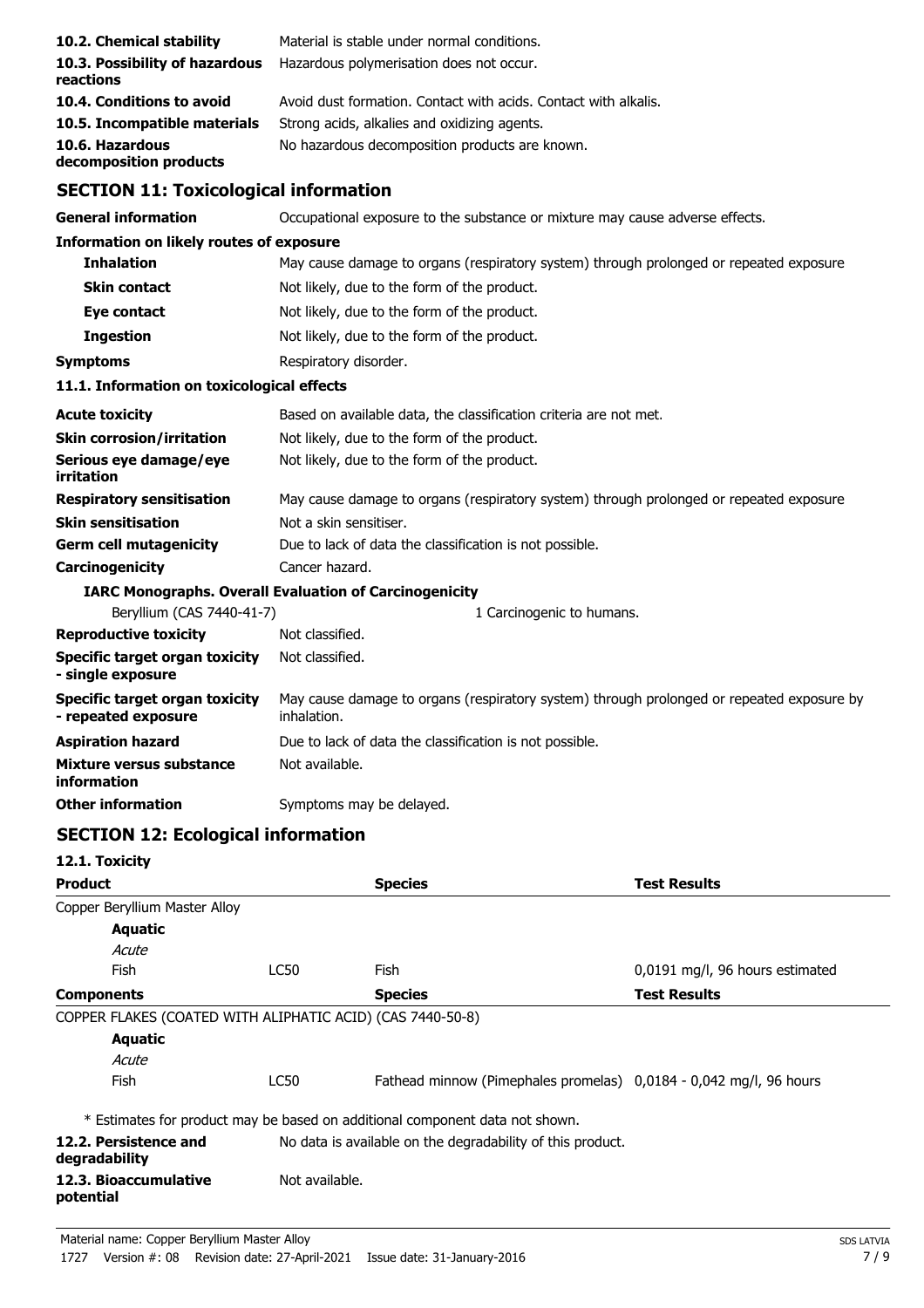| <b>Partition coefficient</b><br>n-octanol/water (log Kow) | Not available.                          |
|-----------------------------------------------------------|-----------------------------------------|
| <b>Bioconcentration factor (BCF)</b> Not available.       |                                         |
| 12.4. Mobility in soil                                    | Not available.                          |
| 12.5. Results of PBT and<br><b>vPvB</b> assessment        | Not a PBT or vPvB substance or mixture. |
| 12.6. Other adverse effects                               | Not available.                          |

# **SECTION 13: Disposal considerations**

#### **13.1. Waste treatment methods**

| <b>Residual waste</b>                  | Empty containers or liners may retain some product residues. This material and its container must<br>be disposed of in a safe manner (see: Disposal instructions).                                                                        |  |
|----------------------------------------|-------------------------------------------------------------------------------------------------------------------------------------------------------------------------------------------------------------------------------------------|--|
| <b>Contaminated packaging</b>          | Empty containers should be taken to an approved waste handling site for recycling or disposal.<br>Since emptied containers may retain product residue, follow label warnings even after container is<br>emptied.                          |  |
| EU waste code                          | The Waste code should be assigned in discussion between the user, the producer and the waste<br>disposal company. Waste codes should be assigned by the user based on the application for which<br>the product was used.                  |  |
| <b>Disposal</b><br>methods/information | Material should be recycled if possible. Disposal recommendations are based on material as<br>supplied. Disposal must be in accordance with current applicable laws and regulations, and material<br>characteristics at time of disposal. |  |

# **SECTION 14: Transport information**

#### **ADR**

14.1. - 14.6.: Not regulated as dangerous goods.

#### **RID**

14.1. - 14.6.: Not regulated as dangerous goods.

#### **ADN**

14.1. - 14.6.: Not regulated as dangerous goods.

#### **IATA**

14.1. - 14.6.: Not regulated as dangerous goods.

#### **IMDG**

14.1. - 14.6.: Not regulated as dangerous goods.

# **SECTION 15: Regulatory information**

#### **15.1. Safety, health and environmental regulations/legislation specific for the substance or mixture**

## **EU regulations**

**Regulation (EC) No. 1005/2009 on substances that deplete the ozone layer, Annex I and II, as amended** Not listed.

**Regulation (EU) 2019/1021 On persistent organic pollutants (recast), as amended**

Not listed.

**Regulation (EU) No. 649/2012 concerning the export and import of dangerous chemicals, Annex I, Part 1 as amended**

Not listed.

**Regulation (EU) No. 649/2012 concerning the export and import of dangerous chemicals, Annex I, Part 2 as amended**

Not listed.

**Regulation (EU) No. 649/2012 concerning the export and import of dangerous chemicals, Annex I, Part 3 as amended**

Not listed.

**Regulation (EU) No. 649/2012 concerning the export and import of dangerous chemicals, Annex V as amended** Not listed.

**Regulation (EC) No. 166/2006 Annex II Pollutant Release and Transfer Registry, as amended** COPPER FLAKES (COATED WITH ALIPHATIC ACID) (CAS 7440-50-8)

# **Regulation (EC) No. 1907/2006, REACH Article 59(10) Candidate List as currently published by ECHA** Not listed.

# **Authorisations**

**Regulation (EC) No. 1907/2006, REACH Annex XIV Substances subject to authorization, as amended** Not listed.

#### **Restrictions on use**